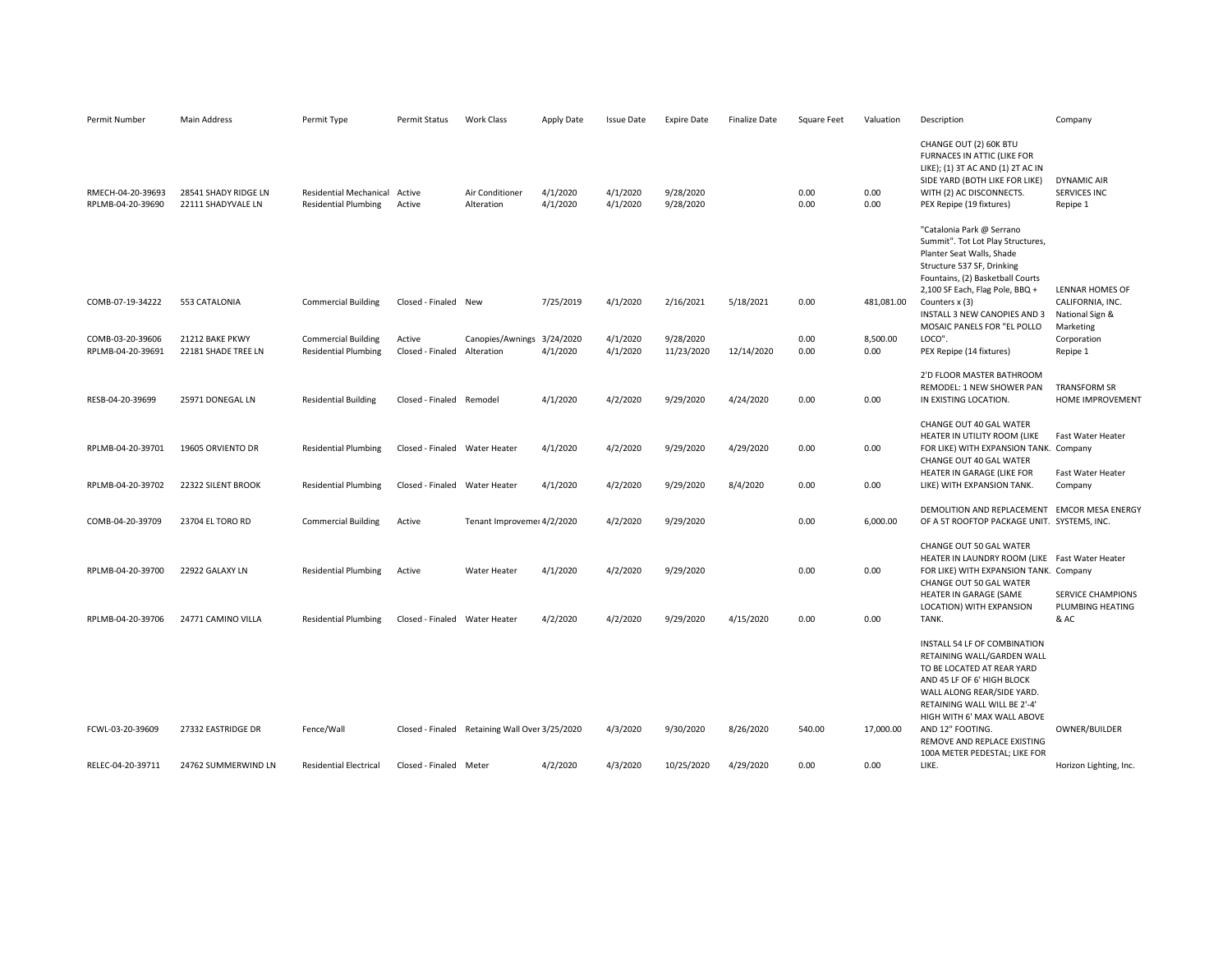|                   |                        |                                         |                              |                                             |           |          |            |           |          |           | Tear-off existing 2-layer, asphalt<br>shingle roof and haul away (to City-<br>approved waste recycling facility);<br>Repair / replace sheathing, if<br>necessary; Install new GAF<br>Timberline HD Ref. Series asphalt                                                                                                                                       |                                                                    |
|-------------------|------------------------|-----------------------------------------|------------------------------|---------------------------------------------|-----------|----------|------------|-----------|----------|-----------|--------------------------------------------------------------------------------------------------------------------------------------------------------------------------------------------------------------------------------------------------------------------------------------------------------------------------------------------------------------|--------------------------------------------------------------------|
| RESB-04-20-39695  | 24671 COLEFORD ST      | <b>Residential Building</b>             | Closed - Finaled Reroof      |                                             | 4/1/2020  | 4/3/2020 | 9/30/2020  | 4/27/2020 | 2,263.00 | 12,650.00 | shingles in color of Birchwood.                                                                                                                                                                                                                                                                                                                              | Prestige Roofing                                                   |
| RESB-03-20-39457  | 25152 CALLE BUSCA      | <b>Residential Building</b>             | Active                       | Solar Panels                                | 3/12/2020 | 4/3/2020 | 9/30/2020  |           | 291.00   | 11,264.00 | 5.12 kW; 16 roof-mounted solar<br>modules with 16 optimizers and 1<br>inverter; Includes electrical.<br>REMOVE AND REPLACE EXISTING<br>100A METER PEDESTAL; LIKE FOR                                                                                                                                                                                         | Vivint Solar                                                       |
| RELEC-04-20-39712 | 24832 OAK CREEK LN     | <b>Residential Electrical</b>           | Closed - Finaled Meter       |                                             | 4/2/2020  | 4/3/2020 | 10/25/2020 | 4/29/2020 | 0.00     | 0.00      | LIKE.                                                                                                                                                                                                                                                                                                                                                        | Horizon Lighting, Inc.                                             |
| RESB-03-20-39660  | 28881 SIERRA PEAK LN   | <b>Residential Building</b>             | Active                       | Remodel                                     | 3/30/2020 | 4/6/2020 | 10/3/2020  |           | 0.00     | 20,000.00 | RELOCATE A 80K BTU FURNACE IN<br>TO ATTIC WITH 1 LIGHT, 1 REC, 1<br>SE, 1 DEDICATED CIRCUIT AND<br>GAS LINE; CHANGE OUT 5T AC IN<br><b>BACK YARD (SAME LOCATION)</b><br>WITH AC HOOK UP 220V.                                                                                                                                                                | <b>ALPS AIR</b><br><b>CONDITIONING &amp;</b><br><b>HEATING INC</b> |
|                   |                        |                                         |                              |                                             |           |          |            |           |          |           | Change out 5t ac in and 60k btu<br>furnace (both like for like - furnace PLUMBING HEATING                                                                                                                                                                                                                                                                    | <b>SERVICE CHAMPIONS</b>                                           |
| RMECH-03-20-39659 | 38 CALLE CABRILLO      | Residential Mechanical Closed - Finaled |                              | Air Conditioner                             | 3/30/2020 | 4/6/2020 | 10/3/2020  | 7/14/2020 | 0.00     | 0.00      | in garage) with duct work.<br>CONSTRUCTION OF A 150 SF OPEN<br>LATTICE DETTACHED PATIO                                                                                                                                                                                                                                                                       | & AC                                                               |
| RESB-03-20-39640  | 23 CALLE CABRILLO      | <b>Residential Building</b>             | Closed - Finaled Patio Cover |                                             | 3/27/2020 | 4/6/2020 | 10/3/2020  | 5/21/2020 | 150.00   | 7,500.00  | COVER.                                                                                                                                                                                                                                                                                                                                                       | OWNER-BUILDER                                                      |
| COMB-01-19-30604  | 28612 SHADY RIDGE LN   | <b>Commercial Building</b>              | Closed - Finaled Addition    |                                             | 1/24/2019 | 4/7/2020 | 10/4/2020  | 8/26/2020 | 442.00   | 30,000.00 | "Portola Hills II HOA Clubhouse<br>Remodel" (HOA EXEMPT from<br>Developer / School Fees) -<br>Addition of 178 New SF to Gym,<br>Office & Hallway. Remodel<br>approx. 264 SF to Convert Men's<br>Sauna / Dressing Room to Storage<br>Room, Convert Women's Sauna /<br>Dressing Room to Office, Relocate<br>Rear Exterior Door, Some New<br>Windows. NO P-E-M. | PCW CONTRACTING<br><b>SERVICES</b>                                 |
| RESB-04-20-39713  | 5572 HERITAGE OAK DR   | <b>Residential Building</b>             | Closed - Finaled Remodel     |                                             | 4/3/2020  | 4/7/2020 | 10/5/2020  | 9/24/2020 | 0.00     | 0.00      | 2-Gas Lines for BBQ and Fireplace;<br>Electrical for Future Portable Spa,<br>4-Rec (2 for BBQ area, 2 near back Land Reform<br>wall), 4-Lights (along rear wall).                                                                                                                                                                                            | Construction, Inc.                                                 |
| RESB-04-20-39735  | 24601 VIA TONADA       | <b>Residential Building</b>             | Closed - Finaled Demolition  |                                             | 4/6/2020  | 4/7/2020 | 10/4/2020  | 4/22/2020 | 646.00   | 5,000.00  | 646 SF POOL DEMOLITION (NO<br>FUTURE STRUCTURE ON TOP/FOR Frisch & Sons<br>LANDSCAPE USE ONLY)                                                                                                                                                                                                                                                               | Construction, Inc.                                                 |
| COMB-04-20-39704  | 1 SADDLEBACK CHURCH RD | <b>Commercial Building</b>              |                              | Closed - Finaled Tenant Improvemei 4/1/2020 |           | 4/7/2020 | 12/26/2020 | 6/29/2020 | 252.00   | 30,000.00 | (ROLL PLANS) 252 SF INT. OFFICE<br>T/I FOR "SADDLEBACK CHURCH-<br>MINISTRY OFFICE" TO ADD<br>PARTITIONS AND DOORS TO<br>CREAT 3 NEW OFFICES, MECH.<br>DUCTWORK, 6 REC AND 6 LIGHTS. Construction, Inc.                                                                                                                                                       | Sauers Lopez                                                       |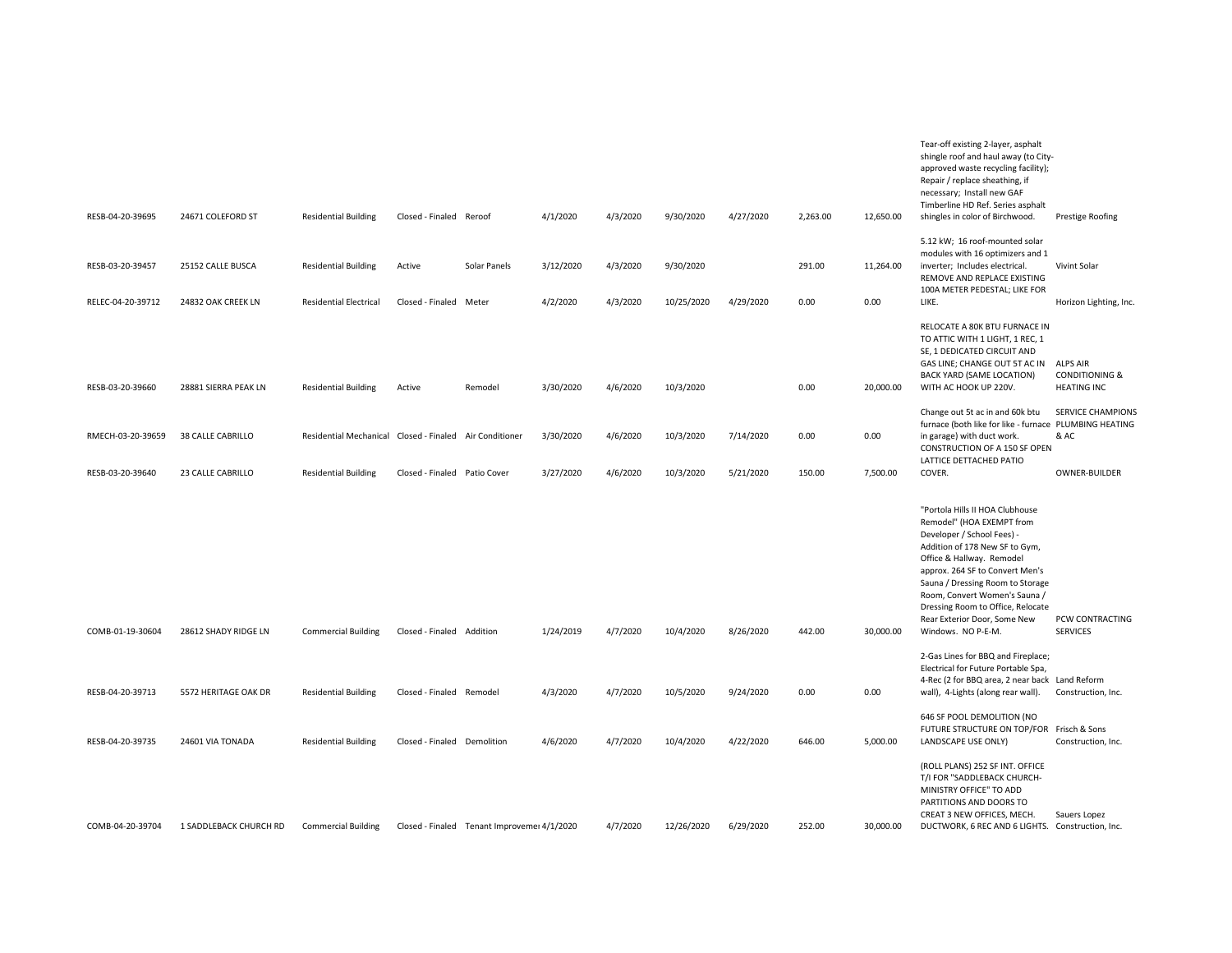| RPLMB-04-20-39746                     | 21151 SKYLARK DR                        | <b>Residential Plumbing</b>                                  | Closed - Finaled Alteration            |                                            | 4/8/2020               | 4/8/2020               | 10/5/2020                | 5/28/2020 | 0.00           | 0.00              | PEX Repipe (11 fixtures)                                                                                                                                                                                                                                                                                                      | Repipe 1                                                        |
|---------------------------------------|-----------------------------------------|--------------------------------------------------------------|----------------------------------------|--------------------------------------------|------------------------|------------------------|--------------------------|-----------|----------------|-------------------|-------------------------------------------------------------------------------------------------------------------------------------------------------------------------------------------------------------------------------------------------------------------------------------------------------------------------------|-----------------------------------------------------------------|
| RESB-02-20-39139<br>RMECH-03-20-39613 | 278 PINNACLE DRIVE<br>24261 JERONIMO LN | <b>Residential Building</b><br>Residential Mechanical Active | Active                                 | Solar Panels<br>Air Conditioner            | 2/26/2020<br>3/25/2020 | 4/9/2020<br>4/9/2020   | 11/2/2020<br>10/6/2020   |           | 702.00<br>0.00 | 56,403.00<br>0.00 | 13.65 kW; 39 roof-mounted solar<br>modules with micro-inverters;<br>Includes electrical plus a new 400-<br>amp subpanel and 2 new 100-amp<br>disconnects. (702 sf)<br>CHANGE OUT 5T AC AND 120K<br><b>BTU FURNACE (BOTH SAME</b><br>SIZE/SAME LOCATION) WITH COIL K KALKA HEATING<br>AND DUCTWORKS.                           | Stellar Solar<br>PLUMBING & AIR INC                             |
| RMECH-04-20-39751                     | 24766 VIA PRINCESA                      | Residential Mechanical Active                                |                                        | Air Conditioner                            | 4/9/2020               | 4/9/2020               | 10/6/2020                |           | 0.00           | 0.00              | CHNAGE OUT 48K BTU FURNACE<br>IN OUTSIDE CLOSET WITH<br>DUCTWORK.                                                                                                                                                                                                                                                             | <b>SERVICE CHAMPIONS</b><br>PLUMBING HEATING<br>& AC            |
| RESB-04-20-39753                      | 24214 ONTARIO LN                        | <b>Residential Building</b>                                  | Active                                 | Reroof                                     | 4/9/2020               | 4/9/2020               | 10/6/2020                |           | 2.900.00       | 11,900.00         | T/O EXISTING 2900 SF SHAKE<br>ROOF; INSTALL 2 LAYERS OF 30<br>LBS FELT; INSTAL BORAL CLAYLITE<br>TILES (5.9 LBS/SF - ICC ESR1017).                                                                                                                                                                                            | Absolut Roofing                                                 |
| RESB-04-20-39748                      | 26151 CONNEMARA CT                      | <b>Residential Building</b>                                  | Closed - Finaled Reroof                |                                            | 4/8/2020               | 4/10/2020              | 10/7/2020                | 4/23/2020 | 1,950.00       | 9,000.00          | Tear-off one layer of asphalt<br>shingles; Install GAF Timberline<br>HD Shingles in Weathered Wood<br>over one layer of GAF Tiger Paw<br>underlayment. (PLEASE NOTE:<br>Roof on addition is already<br>completed by others and is NOT<br>included. The addition roofing will Western Roofing<br>NOT be removed or re-roofed.) | Systems                                                         |
| RESB-03-20-39638                      | 2027 ALISO CANYON                       | <b>Residential Building</b>                                  | Active                                 | Solar Panels                               | 3/27/2020              | 4/10/2020              | 10/7/2020                |           | 161.00         | 13,500.00         | INSTALL 3.6 KW ROOF MOUNTED<br>PV SYSTEM WITH 9 MODULES,<br>MICROINVERTERS, 161 SF.                                                                                                                                                                                                                                           | SUNPOWER<br>CORPORATION,<br>SYSTEMS                             |
| RPLMB-04-20-39761                     | 22068 NEWBRIDGE WAY                     | <b>Residential Plumbing</b>                                  | Closed - Finaled Water Heater          |                                            | 4/10/2020              | 4/10/2020              | 10/7/2020                | 7/31/2020 | 0.00           | 0.00              | CHANGE OUT A WATER HEATER IN<br>GARAGE (SAME LOCATION) WITH AFFORDABLE WATER<br><b>EXPANSION TANK.</b>                                                                                                                                                                                                                        | <b>HEATERS</b><br>ROCK N STONE                                  |
| POOL-04-20-39742<br>RPLMB-04-20-39767 | 1162 SUMMIT OAK DRIVE<br>25691 FERNBANK | <b>Combination Pool/Spa</b><br><b>Residential Plumbing</b>   | Closed - Finaled Residential<br>Active | Alteration                                 | 4/7/2020<br>4/13/2020  | 4/10/2020<br>4/13/2020 | 10/28/2020<br>10/10/2020 | 7/20/2020 | 240.00<br>0.00 | 32,000.00<br>0.00 | 240 SF IN GROUND SPA WITH<br>EQUIPMENTS.<br>PEX Repipe (11 fixtures)<br>1-New Aluminum Awning (80' x                                                                                                                                                                                                                          | WATERFALL POOL &<br><b>SPA</b><br>Tom Moffett<br>Plumbing, Inc. |
| COMB-03-20-39266                      | 20481 CRESCENT BAY DR                   | <b>Commercial Building</b>                                   |                                        | Closed - Finaled Canopies/Awnings 3/3/2020 |                        | 4/13/2020              | 10/10/2020               | 6/19/2020 | 960.00         | 22,000.00         | 12') over rear loading dock of<br>existing commercial building<br>"HERBALIFE".                                                                                                                                                                                                                                                | SUPERIOR AWNING,<br>INC.                                        |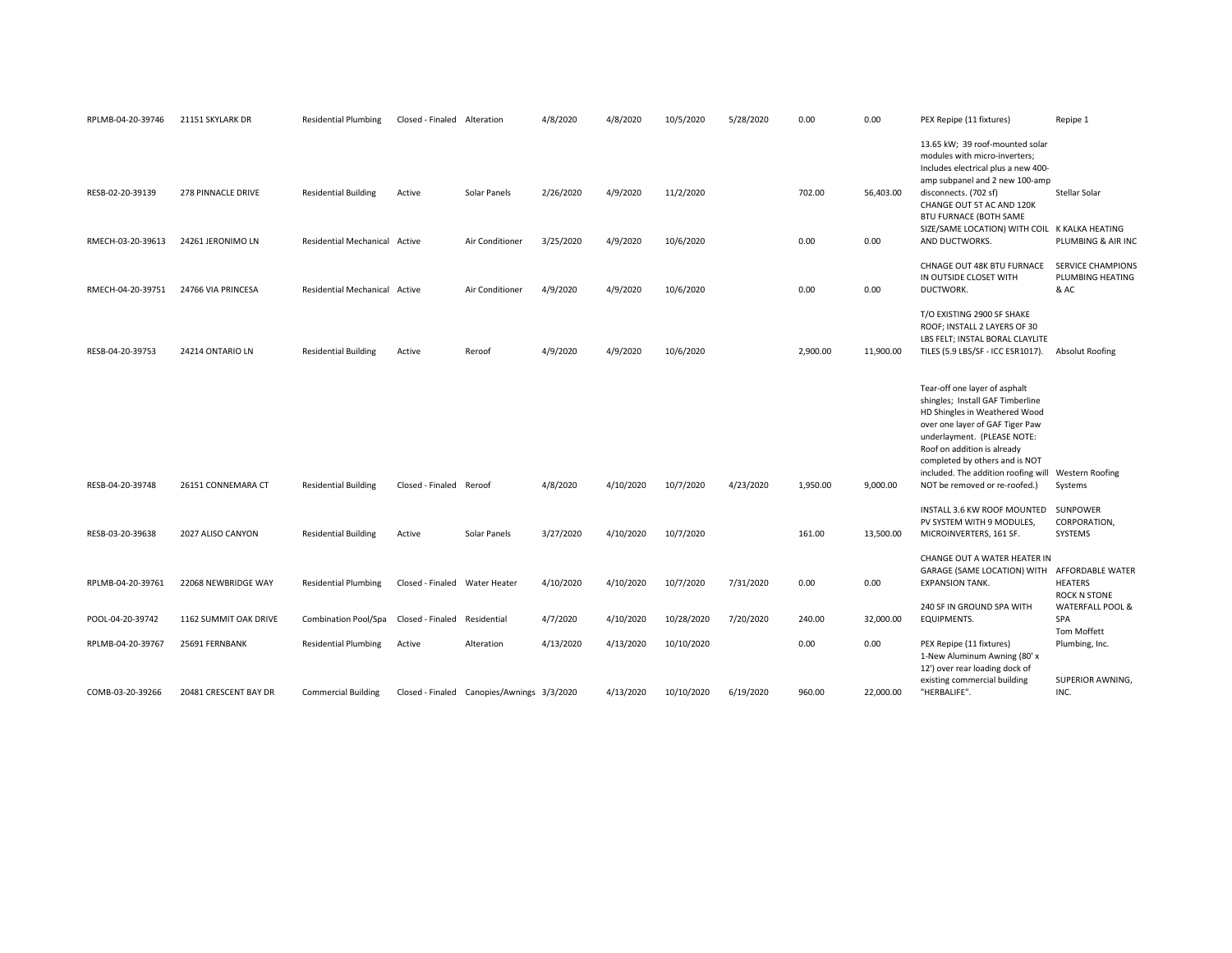|                   |                       |                               |                               |                                             |           |           |            |           |          |            | REPLACE A/C UNIT UP TO 5 TON<br>AND FAU LESS THAN 100K BTU;<br>REPLACEMENTS WILL BE IN SAME<br>LOCATION. IF ATTIC ACCESS IS<br>REQUIRED FOR INSPECTION: ** IT<br>IS THE RESPONSABILITY OF THE<br>CONTRACTOR TO PROVIDE AND<br>HAVE SETUP A LADDER OF THE<br><b>APPROPRIATE SIZE AND</b><br>STRENGTH AND SHALL HAVE<br>CLEAR ATTIC ACCESS AT THE TIME |                                                                    |
|-------------------|-----------------------|-------------------------------|-------------------------------|---------------------------------------------|-----------|-----------|------------|-----------|----------|------------|------------------------------------------------------------------------------------------------------------------------------------------------------------------------------------------------------------------------------------------------------------------------------------------------------------------------------------------------------|--------------------------------------------------------------------|
| RMECH-04-20-39770 | 25101 SHAVER LAKE CIR | Residential Mechanical Active |                               | Alteration                                  | 4/13/2020 | 4/13/2020 | 10/10/2020 |           | 0.00     | 0.00       | OF INSPECTION**<br>INSTALL 5.58 KW ROOF MOUNTED<br>PV SYSTEM WITH 18 MODUELS, 1                                                                                                                                                                                                                                                                      | RICK'S HEATING & AIR                                               |
| RESB-02-20-38996  | 24521 OVERLAKE DR     | <b>Residential Building</b>   | Closed - Finaled Solar Panels |                                             | 2/19/2020 | 4/13/2020 | 10/10/2020 | 10/5/2020 | 325.00   | 25,000.00  | INVERTER, 325 SF.<br>CHANGE OUT 50 GAL WATER<br>HEATER IN GARAGE (SAME<br>LOCATION) WITH EXPANSION                                                                                                                                                                                                                                                   | Semper Solaris<br>Fast Water Heater                                |
| RPLMB-04-20-39780 | 22392 WOODGROVE RD    | <b>Residential Plumbing</b>   | Active                        | <b>Water Heater</b>                         | 4/14/2020 | 4/14/2020 | 10/11/2020 |           | 0.00     | 0.00       | TANK.<br>INSTALL 360 SF ATTACHED<br>ALUMAWOOD SOLID ROOF PATIO ROOMS N' COVERS,                                                                                                                                                                                                                                                                      | Company                                                            |
| RESB-04-20-39710  | 22116 BROKEN BOW DR   | <b>Residential Building</b>   | Active                        | Patio Cover (0ver 2(4/2/2020                |           | 4/14/2020 | 10/11/2020 |           | 360.00   | 6,000.00   | COVER (ICC ESR #1398)<br>CHANGE OUT 50 GAL WATER<br>HEATER IN GARAGE (SAME                                                                                                                                                                                                                                                                           | ETC.                                                               |
| RPLMB-04-20-39779 | 21822 NORTHWOOD LN    | <b>Residential Plumbing</b>   | Active                        | <b>Water Heater</b>                         | 4/14/2020 | 4/14/2020 | 10/11/2020 |           | 0.00     | 0.00       | LOCATION) WITH EXPANSION<br>TANK.                                                                                                                                                                                                                                                                                                                    | Fast Water Heater<br>Company                                       |
| RESB-03-20-39655  | 23902 BARTON ST       | <b>Residential Building</b>   | Active                        | Patio Cover (0ver 2( 3/30/2020              |           | 4/14/2020 | 10/11/2020 |           | 322.00   | 20,000.00  | INSTALL 322 SF ATTACHED PATIO<br>ENCLOSURE WITH A 360 SF IAPMO<br>ROOF SYSTEM (IAMPMO/ES<br>REPORT #0115) WITH (4) OUTLETS,<br>(2) PORCH LIGHTS, (4) CEILING<br>LIGHTS. REVISION TO PERMT<br>5/1/20 TO INCLUDE NEW 200A<br>MSP UPGRADE, SAME LOCATION.<br>NEW GAS LINE TO FIRE PIT AND<br>BBQ; NEW ELECT.LINE WITH UP                                | ROOMS N' COVERS,<br>ETC.                                           |
| RESB-04-20-39778  | 109 ECLIPSE           | <b>Residential Building</b>   | Closed - Finaled Remodel      |                                             | 4/14/2020 | 4/14/2020 | 10/11/2020 | 7/17/2020 | 0.00     | 0.00       | TO 3 OUTLETS.                                                                                                                                                                                                                                                                                                                                        | OWNER-BUILDER                                                      |
| COMB-03-20-39392  | 26972 BURBANK         | <b>Commercial Building</b>    |                               | Closed - Finaled Tenant Improveme: 3/9/2020 |           | 4/14/2020 | 10/11/2020 | 8/11/2020 | 0.00     | 7,000.00   | MODIFICATION TO AN EXTERIOR<br>MAN DOOR TO MAKE IT BIGER<br>FOR "KAWASAKI MOTORS".                                                                                                                                                                                                                                                                   | <b>FOXX BUILDING</b><br>SERVICES INC                               |
| COMB-04-20-39749  | 24144 GRAYSTON DR     | <b>Commercial Building</b>    | Active                        | Non-Structural Alter 4/8/2020               |           | 4/15/2020 | 10/12/2020 |           | 2,000.00 | 4,000.00   | INSTALL 2,000 SF OF INSULATION<br>IN THE ATTIC AND REPLACE (10)<br>DUCTS.<br>2'D FLOOR BATHROOM REMODEL:<br>1 BATH TUB, 2 SINKS, 1 SHOWER,                                                                                                                                                                                                           | <b>SERVICE CHAMPIONS</b><br>PLUMBING HEATING<br>& AC<br>Sea Pointe |
| RESB-04-20-39754  | 17 LA PERLA           | <b>Residential Building</b>   | Void                          | Remodel                                     | 4/9/2020  | 4/15/2020 | 10/12/2020 | 4/6/2021  | 0.00     | 21,000.00  | 1 TOILET, 1 VENT. FAN, 2 REC, 5<br>LIGHTS.<br>INSTALLATION OF (3) NEW<br>FREESTANDING SHADE CANOPIES;<br>(2) @ 1,200 SF AND 20' HIGH; (1)                                                                                                                                                                                                            | Construction and<br>Development                                    |
| COMB-03-20-39407  | 21701 PITTSFORD       | <b>Commercial Building</b>    | Active                        | Canopies/Awnings 3/10/2020                  |           | 4/15/2020 | 10/12/2020 |           | 2,596.00 | 108,000.00 | @ 196 SF AND 13' HIGH FOR<br>PITSFORD PARK                                                                                                                                                                                                                                                                                                           | SHADE COVERS USA                                                   |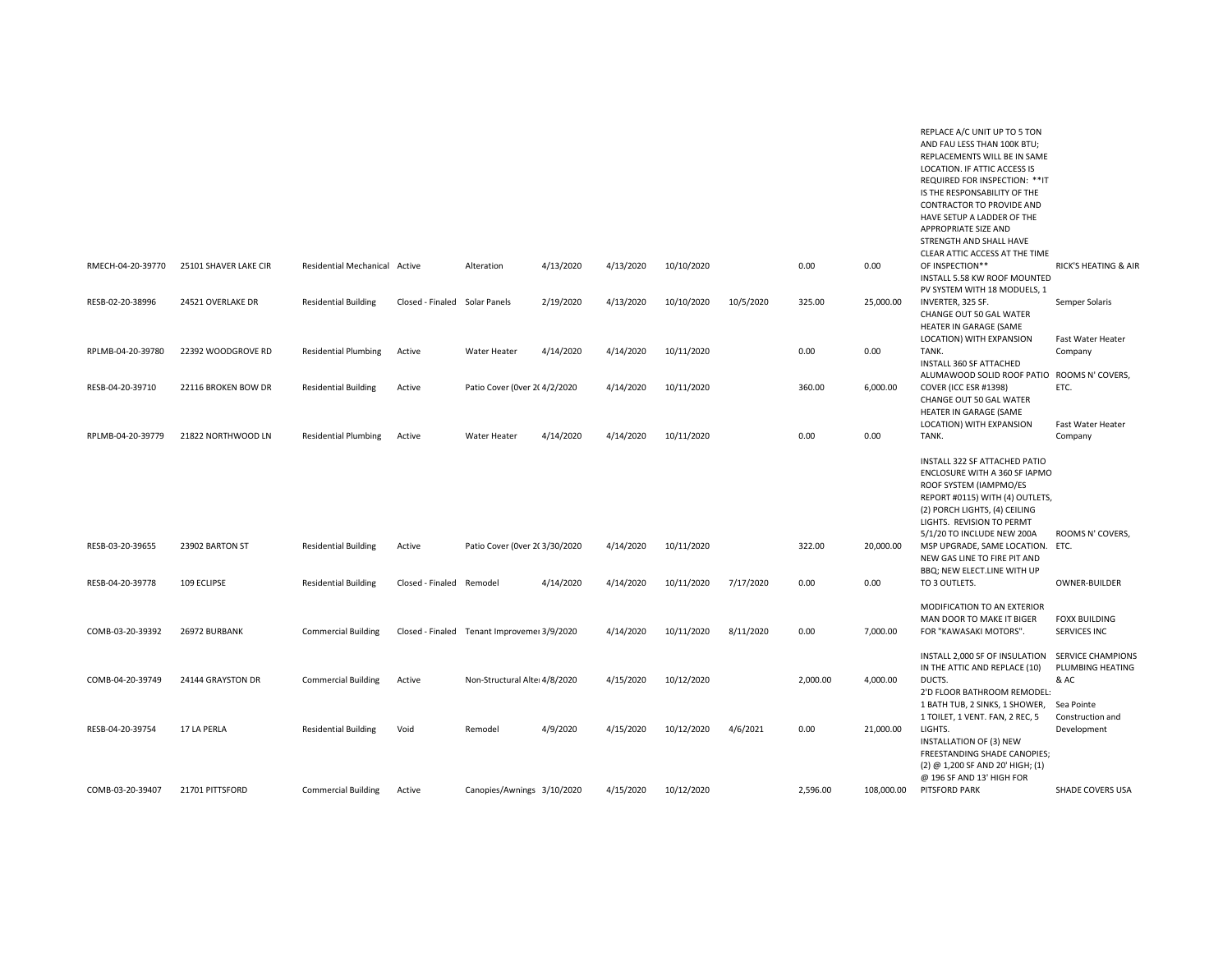| RESB-04-20-39800  | 20871 PARKRIDGE    | <b>Residential Building</b>                       | Active                        | Repair       | 4/16/2020 | 4/16/2020 | 11/10/2020 |           | 24.00  | 2,500.00  | NON STRUCTURAL REPAIRS DUE<br>TO WATER DAMAGE. REPAIRS TO<br>UPSTAIRS HALLWAY BATHROOM<br>AND ADJACENT BEDROOM; (1)<br>NEW VENT FAN WITH HUMIDITY<br>SWITCH, REPLACE APPROX 4 SF OF<br>DRYWALL, REPAIR LEAKING TUB<br>DRAIN, REPLACE TUB/SHOWER<br>VALVE @ BATHROOM, REPLACE<br>APPROX 20 SQUARE FEET OF<br>DRYWALL @ BEDROOM. **PER<br>APPLICATION, NO FRAMING<br><b>WORK REQUIRED**</b> | BIG D'S<br>CONSTRUCTION<br>SERVICES, INC.    |
|-------------------|--------------------|---------------------------------------------------|-------------------------------|--------------|-----------|-----------|------------|-----------|--------|-----------|-------------------------------------------------------------------------------------------------------------------------------------------------------------------------------------------------------------------------------------------------------------------------------------------------------------------------------------------------------------------------------------------|----------------------------------------------|
|                   |                    |                                                   |                               |              |           |           |            |           |        |           |                                                                                                                                                                                                                                                                                                                                                                                           |                                              |
|                   |                    |                                                   |                               |              |           |           |            |           |        |           | 360 SF STANDARD POOL AND 49<br>SF SPA WITH EQUIPMENT; GES                                                                                                                                                                                                                                                                                                                                 |                                              |
|                   |                    |                                                   |                               |              |           |           |            |           |        |           | LINE WITH 2 OUTLETS, ELECT LINE Tropical Breeze                                                                                                                                                                                                                                                                                                                                           |                                              |
| POOL-04-20-39791  | 22935 HAZELWOOD    | Combination Pool/Spa Closed - Finaled Residential |                               |              | 4/15/2020 | 4/17/2020 | 10/14/2020 | 7/30/2020 | 409.00 | 28,000.00 | WITH UP TO 2 OUTLETS.                                                                                                                                                                                                                                                                                                                                                                     | <b>Custom Pools</b>                          |
|                   |                    |                                                   |                               |              |           |           |            |           |        |           | 1-AC Changeout (3 tons, in same<br>backyard location) with<br>Disconnect; 1-Coil; 1-FAU<br>Changeout (60,000 BTU, in same<br>attic location) with Ductwork &<br>Registers. ** CONTRACTOR<br>SHOULD BE AVAILABLE AT SITE<br>AND MUST HAVE LADDER OF<br><b>APPROPRIATE SIZE AND</b><br>STRENGTH SETUP FOR ATTIC<br>ACCESS AT THE TIME OF                                                    |                                              |
| RMECH-04-20-39802 | 21401 FALKIRK LN   | Residential Mechanical Active                     |                               | Alteration   | 4/16/2020 | 4/17/2020 | 10/14/2020 |           | 0.00   | 0.00      | INSPECTION **<br>INSTALL 10.35 KW ROOF                                                                                                                                                                                                                                                                                                                                                    | White Mechanical, Inc.                       |
| RESB-04-20-39736  | 1562 VIEJO RIDGE   | <b>Residential Building</b>                       | Active                        | Solar Panels | 4/6/2020  | 4/17/2020 | 10/14/2020 |           | 540.00 | 28,000.00 | MOUNTED PV SYSTEM WITH 30<br>MODULES, 1 INVERTER, 540 SF.                                                                                                                                                                                                                                                                                                                                 | True Power Solar                             |
| RELEC-04-20-39758 | 23742 CAVANAUGH RD | <b>Residential Electrical</b>                     | Closed - Finaled Remodel      |              | 4/10/2020 | 4/17/2020 | 10/14/2020 | 4/29/2020 | 0.00   | 0.00      | INSTALL 13.5 KWH ENERGY<br>STORAGE SYSTEM ON EXISTING PV<br>SYSTEM WITH A NEW SUB PANEL. LA SOLAR GROUP<br>CHANGE OUT 40 GAL WATER<br>HEATER IN GARAGE (SAME                                                                                                                                                                                                                              |                                              |
| RPLMB-04-20-39777 | 1 ENFILADE AV      | <b>Residential Plumbing</b>                       | Closed - Finaled Water Heater |              | 4/14/2020 | 4/17/2020 | 10/14/2020 | 5/5/2020  | 0.00   | 0.00      | LOCATION) WITH EXPANSION<br>TANK.                                                                                                                                                                                                                                                                                                                                                         | <b>SERVE RITE PLUMBING</b><br>AND ROOTER INC |
| RESB-04-20-39756  | 24032 EAGLEMONT AV | <b>Residential Building</b>                       | Closed - Finaled Remodel      |              | 4/9/2020  | 4/17/2020 | 10/14/2020 | 4/30/2020 | 0.00   | 0.00      | 1 BATH TUB CHANGE OUT.                                                                                                                                                                                                                                                                                                                                                                    | SADDLEBACK<br>CONSTRUCTION                   |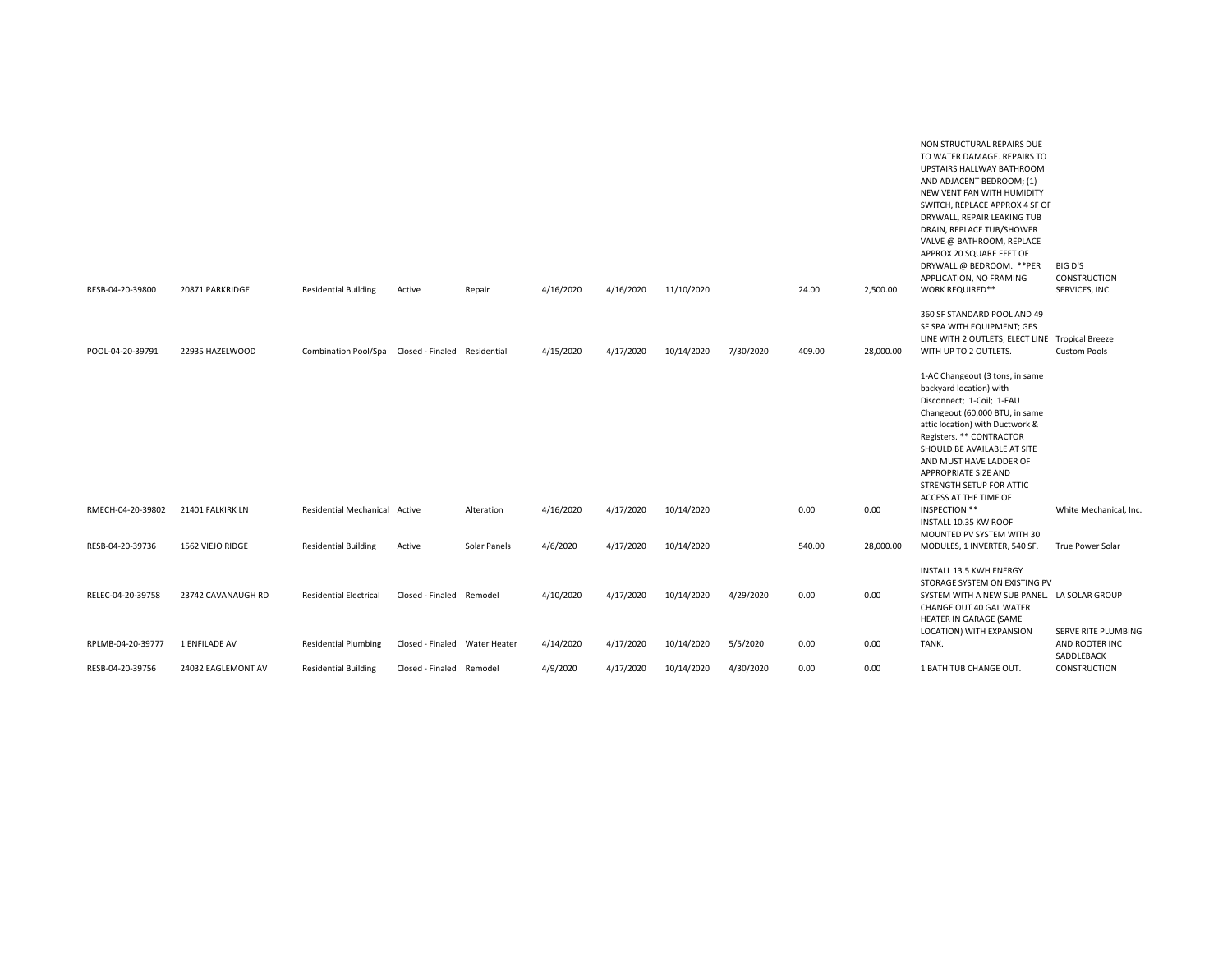| COMB-03-20-39395  | 27042 TOWNE CENTRE DR 270 Commercial Building |                               |                               | Closed - Finaled Tenant Improvemei 3/9/2020    |           | 4/17/2020 | 10/14/2020 | 6/29/2020  | 10,025.00 | 550,000.00 | (ROLL PLANS) Office T.I. (10,025<br>SF) for "Biolase" - Interior office<br>T.I. to include non-bearing<br>partitions, ceilings, millwork, and<br>finishes; Includes site accessibility<br>& path of travel upgrades; 2-Sinks<br>1-Dishwasher 2-Water Heaters 1-<br>Water Lines (for icemaker, coffee<br>maker); 61-Rec 105-Lights 25-<br>Switches 6-Fixed Appl (2-WH, DW,<br>1-Disposal, FAU, AC) 3-Power<br>Apps (2-10 hp) 1-New Panel (225<br>amps); 1-Air Handling Unit 1-New<br>Rooftop AC Unit (up to 5 tons) 4-<br>Coils 1-Vent Fan 1-Mech Alt (98<br>air in/outlets). **Permit revised<br>on 6/8/2020 to change the suite<br>number from 265 to 270.** | Pacific Design<br>Directions, Inc. |
|-------------------|-----------------------------------------------|-------------------------------|-------------------------------|------------------------------------------------|-----------|-----------|------------|------------|-----------|------------|---------------------------------------------------------------------------------------------------------------------------------------------------------------------------------------------------------------------------------------------------------------------------------------------------------------------------------------------------------------------------------------------------------------------------------------------------------------------------------------------------------------------------------------------------------------------------------------------------------------------------------------------------------------|------------------------------------|
|                   |                                               |                               |                               |                                                |           |           |            |            |           |            | CONSTRUCTION OF A 85 SF NEW<br><b>COVERED ENTRY; CONSTRUCTION</b><br>OF A 225 ATTACHED TRELLIS WITH<br>ELECTRIC LOUVERS; GAS LINE TO<br>BBQ: ELECT LINE WITH UP TO 3<br>OUTLETS, 2 HEATERS, 20 LIGHTS, 6 PACIFIC COAST                                                                                                                                                                                                                                                                                                                                                                                                                                        |                                    |
| RESB-04-20-39707  | 1818 CANYON OAKS LN                           | <b>Residential Building</b>   | Closed - Finaled Remodel      |                                                | 4/2/2020  | 4/20/2020 | 11/11/2020 | 9/15/2020  | 310.00    | 50,000.00  | SW, 1 SUB PANEL.<br>CHANGE OUT 5T AC IN BACK YARD                                                                                                                                                                                                                                                                                                                                                                                                                                                                                                                                                                                                             | <b>BUILDERS INC</b>                |
| CMECH-04-20-39808 | 29046 MODJESKA PEAK LN                        | Commercial Mechanical Active  |                               | Air Conditioner                                | 4/17/2020 | 4/20/2020 | 10/17/2020 |            | 0.00      | 0.00       | AND 80K BTU FURNACE IN CLOSET<br>WITH DUCTWORK.<br>CHANGE OUT 50 GAL WATER                                                                                                                                                                                                                                                                                                                                                                                                                                                                                                                                                                                    | HOME COMFORT USA                   |
| RPLMB-04-20-39827 | 26852 SOMMERSET LN                            | <b>Residential Plumbing</b>   | Closed - Finaled Water Heater |                                                | 4/20/2020 | 4/20/2020 | 10/17/2020 | 8/24/2020  | 0.00      | 0.00       | HEATER WITH EXPANSION TANK<br>(LIKE FOR LIKE).                                                                                                                                                                                                                                                                                                                                                                                                                                                                                                                                                                                                                | Water Heaters Only,<br>Inc.        |
| RPLMB-04-20-39822 | <b>15 VERANO</b>                              | <b>Residential Plumbing</b>   | Active                        | Water Heater                                   | 4/20/2020 | 4/20/2020 | 10/17/2020 |            | 0.00      | 0.00       | CHANGE OUT A WATER HEATER<br>WITH EXPANSION TANK IN<br>GARAGE (SAME LOCATION).                                                                                                                                                                                                                                                                                                                                                                                                                                                                                                                                                                                | AFFORDABLE WATER<br><b>HEATERS</b> |
|                   |                                               |                               |                               |                                                |           |           |            |            |           |            | CHANGE OUT 3T AC IN BACK YARD<br>AND 60K BTU FURNACE IN                                                                                                                                                                                                                                                                                                                                                                                                                                                                                                                                                                                                       |                                    |
| RMECH-04-20-39805 | 24541 VIA TONADA                              | Residential Mechanical Active |                               | Air Conditioner                                | 4/17/2020 | 4/20/2020 | 10/17/2020 |            | 0.00      | 0.00       | <b>GARAGE (BOTH AT THEIR</b><br>EXISTING LOCATION) WITH COIL. INC                                                                                                                                                                                                                                                                                                                                                                                                                                                                                                                                                                                             | ABSOLUTE AIRFLOW                   |
| RPLMB-04-20-39823 | 25 AVIGNON AV                                 | <b>Residential Plumbing</b>   | Closed - Finaled Water Heater |                                                | 4/20/2020 | 4/20/2020 | 10/25/2020 | 4/28/2020  | 0.00      | 0.00       | CHANGE OUT A WATER HEATER<br>WITH EXPANSION TANK IN<br>GARAGE (SAME LOCATION).<br>180' X 7'4" MAX HEIGHT                                                                                                                                                                                                                                                                                                                                                                                                                                                                                                                                                      | AFFORDABLE WATER<br><b>HEATERS</b> |
| FCWL-04-20-39787  | 501 SERRANO SUMMIT                            | Fence/Wall                    |                               | Closed - Finaled Retaining Wall Over 4/15/2020 |           | 4/20/2020 | 10/17/2020 | 10/22/2020 | 1,320.00  | 12,600.00  | RETAINING WALL/COMBO FOR<br>RECREATION CENTER, TR 18162<br>LOT 102<br>MAIN PANEL UPGARDE TO 200A;<br>INSTALL 240V 50A NEMA 6-50                                                                                                                                                                                                                                                                                                                                                                                                                                                                                                                               | LENNAR HOMES OF<br>CA, INC.        |
| RELEC-04-20-39752 | 23 DEL PADRE                                  | <b>Residential Electrical</b> | Closed - Finaled Alteration   |                                                | 4/9/2020  | 4/20/2020 | 10/17/2020 | 6/29/2020  | 0.00      | 0.00       | OUTLET INSIDE THE GARAGE FOR<br>AN EV CHARGER.                                                                                                                                                                                                                                                                                                                                                                                                                                                                                                                                                                                                                | TROUT ELECTRIC                     |
|                   |                                               |                               |                               |                                                |           |           |            |            |           |            |                                                                                                                                                                                                                                                                                                                                                                                                                                                                                                                                                                                                                                                               |                                    |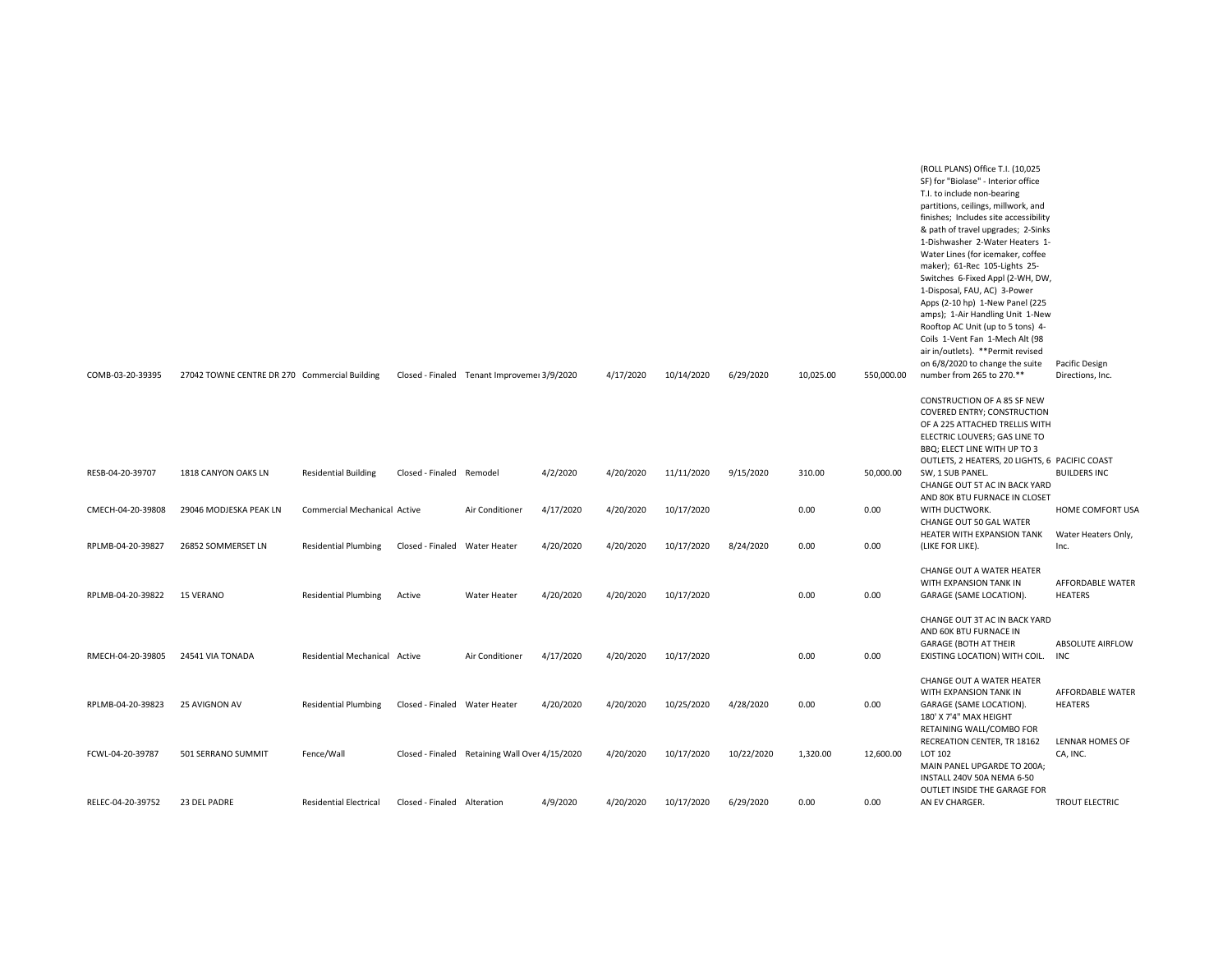| RPLMB-04-20-39826 | 21706 SUPERIOR LN                                                      | <b>Residential Plumbing</b>                             | Active                        | <b>Water Heater</b>           | 4/20/2020 | 4/20/2020 | 10/17/2020 |           | 0.00     | 0.00      | CHANGE OUT 40 GAL WATER<br>HEATER WITH EXPANSION TANK<br>(LIKE FOR LIKE).                                                                                                                                                                                                                                                                                                                                                                                                                                                                                                                                                                                                                                  | Water Heaters Only,<br>Inc.              |
|-------------------|------------------------------------------------------------------------|---------------------------------------------------------|-------------------------------|-------------------------------|-----------|-----------|------------|-----------|----------|-----------|------------------------------------------------------------------------------------------------------------------------------------------------------------------------------------------------------------------------------------------------------------------------------------------------------------------------------------------------------------------------------------------------------------------------------------------------------------------------------------------------------------------------------------------------------------------------------------------------------------------------------------------------------------------------------------------------------------|------------------------------------------|
| RMECH-04-20-39806 | 21772 EVENINGSIDE LN                                                   | Residential Mechanical Closed - Finaled Air Conditioner |                               |                               | 4/17/2020 | 4/20/2020 | 10/17/2020 | 6/25/2020 | 0.00     | 0.00      | CHANGE OUT 4T AC IN SIDE YARD PLUMBING HEATING<br>(SAME LOCATION) WITH COIL.<br>CHANGE OUT 3T AC IN PATIO AND<br>70K BTU FURNACE IN CLOSET                                                                                                                                                                                                                                                                                                                                                                                                                                                                                                                                                                 | <b>SERVICE CHAMPIONS</b><br>& AC         |
| RMECH-04-20-39807 | 21646 BAKE LN                                                          | Residential Mechanical Active                           |                               | Air Conditioner               | 4/17/2020 | 4/20/2020 | 10/17/2020 |           | 0.00     | 0.00      | (BOTH IN SAME LOCATION) WITH<br>COIL.                                                                                                                                                                                                                                                                                                                                                                                                                                                                                                                                                                                                                                                                      | <b>GREENSTAR HOME</b><br><b>SERVICES</b> |
| RELEC-04-20-39810 | 21845 TICONDEROGA LN                                                   | <b>Residential Electrical</b>                           | Active                        | Meter                         | 4/17/2020 | 4/20/2020 | 10/17/2020 |           | 0.00     | 0.00      | MAIN PANEL UPGRADE TO 200A.<br>Retaining Walls (types A,B & C) for<br>Serrano Summit Tract #18189 lot<br>6, NH-5, Arieta **Permit revised                                                                                                                                                                                                                                                                                                                                                                                                                                                                                                                                                                  | <b>TUSCANY BUILDERS</b>                  |
| FCWL-09-19-35505  | Tract #18189 Serrano Summit<br>Retaining Walls NH-5, ARIETA Fence/Wall |                                                         | Closed - Finaled              | Retaining Wall Over 9/26/2019 |           | 4/20/2020 | 10/19/2020 | 6/3/2021  | 5,306.00 | 90,000.00 | on 4/28/2020 to add 113 LF of<br>block walls.**                                                                                                                                                                                                                                                                                                                                                                                                                                                                                                                                                                                                                                                            | LENNAR HOMES OF<br>CALIFORNIA, INC.      |
| RPLMB-04-20-39821 | 21322 AVENIDA MANANTIAL                                                | <b>Residential Plumbing</b>                             | Active                        | <b>Water Heater</b>           | 4/20/2020 | 4/20/2020 | 10/17/2020 |           | 0.00     | 0.00      | CHANGE OUT A WATER HEATER<br>WITH EXPANSION TANK IN<br>GARAGE (SAME LOCATION).<br>CHANGE OUT 40 GAL WATER                                                                                                                                                                                                                                                                                                                                                                                                                                                                                                                                                                                                  | AFFORDABLE WATER<br><b>HEATERS</b>       |
| RPLMB-04-20-39828 | 24256 SWIFTRIVER CT                                                    | <b>Residential Plumbing</b>                             | Closed - Finaled Water Heater |                               | 4/20/2020 | 4/20/2020 | 10/17/2020 | 6/5/2020  | 0.00     | 0.00      | HEATER WITH EXPANSION TANK<br>(LIKE FOR LIKE).                                                                                                                                                                                                                                                                                                                                                                                                                                                                                                                                                                                                                                                             | Water Heaters Only,<br>Inc.              |
| RESB-03-20-39478  | 24282 TWIG ST                                                          | <b>Residential Building</b>                             | Closed - Finaled Remodel      |                               | 3/13/2020 | 4/21/2020 | 10/18/2020 | 8/3/2020  | 600.00   | 60,000.00 | Interior Remodel (approx. 600 SF):<br>Remove existing load bearing wall<br>between living room & dining<br>room & replace with new beam;<br>Demo non-load bearing walls<br>between dining room & kitchen to<br>open kitchen area; Demo existing<br>powder room & laundry room on<br>1st floor; Close off and fill in french<br>door in kitchen; New walls to<br>create new full bath on 1st floor<br>and relocate laundry area; Add<br>closet to 1st floor bedroom; 16<br>window changeouts (retrofit,<br>same size, same locations); 1-<br>Clotheswasher 1-Dishwasher 2-<br>Sinks 1-Shower 1-Toilet; 22-Rec<br>24-Lights 10-Switches 3-Fixed<br>Appl. (1-DW, 2-Fans); 2-Vent Fans<br>(in bath & laundry). | OWNER/BUILDER                            |
|                   |                                                                        |                                                         |                               |                               |           |           |            |           |          |           | INSTALLATION OF (1) 200A TEMP<br>POWER POLE FOR "COVERA @                                                                                                                                                                                                                                                                                                                                                                                                                                                                                                                                                                                                                                                  |                                          |
| RELEC-04-20-39799 | 351.5 ADELA                                                            | <b>Residential Electrical</b>                           | Closed - Finaled Meter        |                               | 4/16/2020 | 4/21/2020 | 10/18/2020 | 4/23/2020 | 0.00     | 0.00      | SERRANO SUMMIT"<br>MAIN PANEL UPGRADE TO 200A;                                                                                                                                                                                                                                                                                                                                                                                                                                                                                                                                                                                                                                                             | Power Plus                               |
| RELEC-04-20-39833 | 21822 RAINTREE LN                                                      | <b>Residential Electrical</b>                           | Active                        | Remodel                       | 4/20/2020 | 4/21/2020 | 10/18/2020 |           | 0.00     | 0.00      | INSTALL 240V 50A NEMA 14-50<br>OUTLET FOR AN EV CHARGER.<br>MAIN PANEL UPGRADE TO 200A;<br>NEW 100A SUB PANEL FOR                                                                                                                                                                                                                                                                                                                                                                                                                                                                                                                                                                                          | TROUT ELECTRIC<br><b>SUPERIOR FLOOD</b>  |
| CELEC-04-20-39841 | 24601 RAYMOND WAY 1                                                    | <b>Commercial Electrical</b>                            | Closed - Finaled Alteration   |                               | 4/21/2020 | 4/21/2020 | 10/18/2020 | 5/28/2020 | 0.00     | 0.00      | "TACOS ENSENADA".                                                                                                                                                                                                                                                                                                                                                                                                                                                                                                                                                                                                                                                                                          | <b>RESTORATION</b>                       |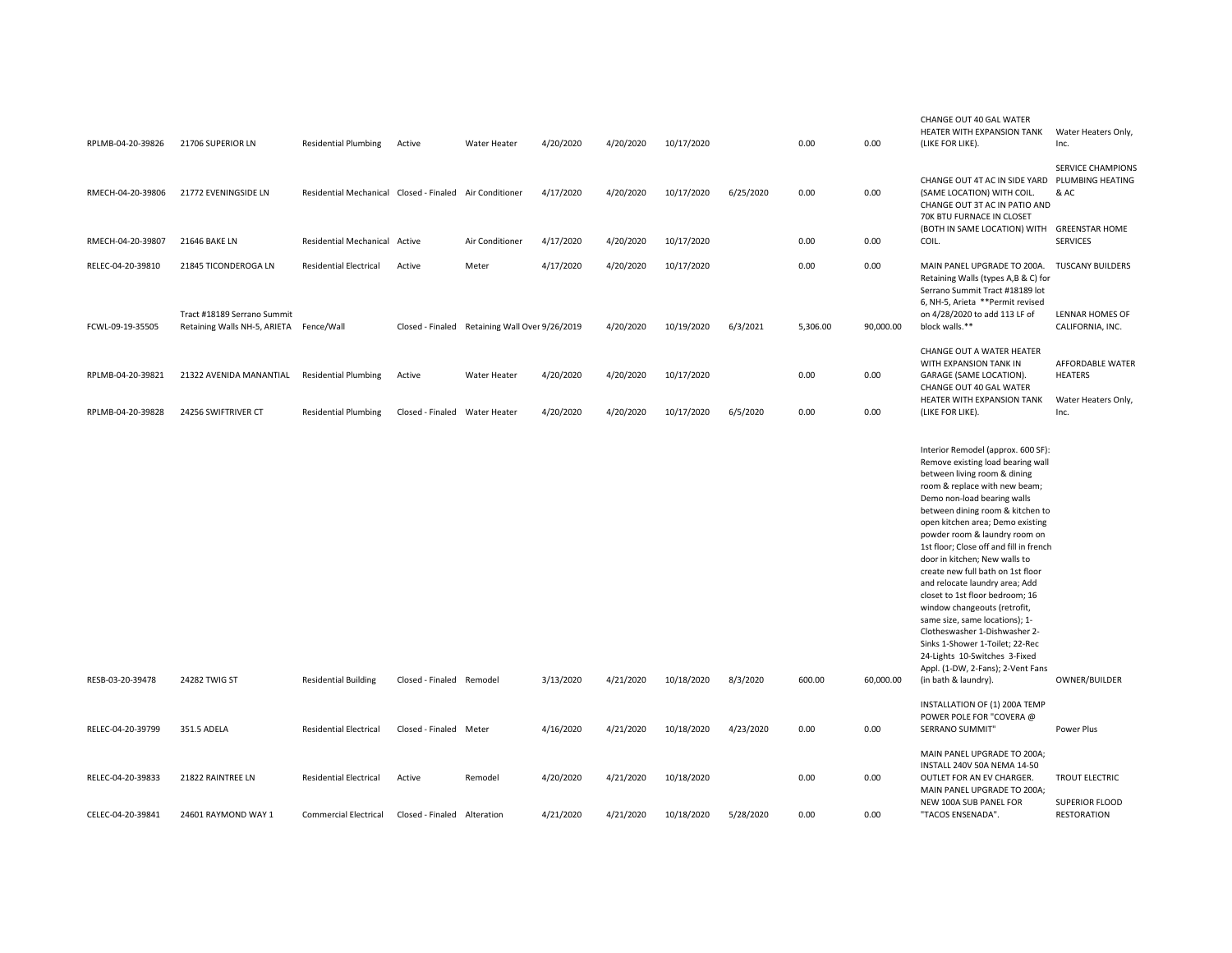| RELEC-04-20-39798                     | 250.5 SIENA                              | <b>Residential Electrical</b>                              | Closed - Finaled Meter        |                            | 4/16/2020              | 4/21/2020              | 10/20/2020               | 4/23/2020 | 0.00             | 0.00              | INSTALLATION OF (1) 200A TEMP<br>POWER POLE FOR "ARIETA @<br>SERRANO SUMMIT"                                                                                                                                       | Power Plus                                           |
|---------------------------------------|------------------------------------------|------------------------------------------------------------|-------------------------------|----------------------------|------------------------|------------------------|--------------------------|-----------|------------------|-------------------|--------------------------------------------------------------------------------------------------------------------------------------------------------------------------------------------------------------------|------------------------------------------------------|
|                                       |                                          |                                                            |                               |                            |                        |                        |                          |           |                  |                   | T/O EXISTING 2200 SF ROOF;<br>INSTALL 1 LAYER OF SYNTHETIC<br>UNDERLAYMENT; INSTALL OWENS                                                                                                                          |                                                      |
| RESB-04-20-39842                      | 23621 DUNE MEAR RD                       | <b>Residential Building</b>                                | Closed - Finaled Reroof       |                            | 4/21/2020              | 4/21/2020              | 10/25/2020               | 5/19/2020 | 2,200.00         | 9.800.00          | CORNING COMP. SHINGLES.<br>PEX REPIPE: 15 FIXTURES AND 2                                                                                                                                                           | <b>Stay Dry Roofing</b>                              |
| RPLMB-04-20-39835                     | 21741 JOHNSTONE DR                       | <b>Residential Plumbing</b>                                | Closed - Finaled Alteration   |                            | 4/20/2020              | 4/21/2020              | 10/25/2020               | 1/27/2021 | 0.00             | 0.00              | HOSE BIBS.                                                                                                                                                                                                         | SIMPEX REPIPE, INC.                                  |
| COMB-04-20-39708                      | 22421 EL TORO RD C                       | <b>Commercial Building</b>                                 | Active                        | Tenant Improveme: 4/2/2020 |                        | 4/21/2020              | 10/18/2020               |           | 0.00             | 0.00              | INSTAL NEW 4T ROOF TOP AIR<br>HANDLING UNIT AND CHANGE<br>OUT 4T ROOF TOP AIR HANDLING<br>UNIT BOTH ON NEW CURBS; 2<br>ELECTRICAL DISCONNECTS, 1 GFCI. Services Inc.<br>CHANGE OUT 40 GALLON WATER                 | Joven's Construction                                 |
| RPLMB-04-20-39832                     | 22467 OVERLAKE DR                        | <b>Residential Plumbing</b>                                | Closed - Finaled Water Heater |                            | 4/20/2020              | 4/21/2020              | 10/18/2020               | 5/4/2020  | 0.00             | 0.00              | HEATER @ EXISTING GARAGE<br>LOCATION                                                                                                                                                                               | LIQUID PLUMBING,<br>INC.                             |
|                                       |                                          |                                                            |                               |                            |                        |                        |                          |           |                  |                   |                                                                                                                                                                                                                    |                                                      |
| RESB-04-20-39844                      | 21011 MONISHA                            |                                                            | Closed - Finaled Remodel      |                            | 4/21/2020              | 4/21/2020              |                          |           | 160.00           | 4,200.00          | COVER AN EXISTING OPEN 160SF<br>ATRIUM (FOOTING AND<br>STRUCTURE IS EXISTING) WITH<br>1/2" PLYWOOD, 2 LAYERS OF 30#<br>FELT, EAGLE CAPISTRANI #8709                                                                |                                                      |
|                                       |                                          | <b>Residential Building</b>                                |                               |                            |                        |                        | 10/18/2020               | 5/28/2020 |                  |                   | TILE (9 LBS/SF PER ICC ESR 1900).                                                                                                                                                                                  | <b>Absolut Roofing</b>                               |
|                                       |                                          |                                                            |                               |                            |                        |                        |                          |           |                  |                   | REROOF HOUSE AND ATTACHED<br>GARAGE: TEAR OFF FLAT TILE,<br>REPLACE SHEATHING AS NEEDED,<br>INSTALL (2) LAYER OF 30# FELT<br>AND REROOF WITH BORAL<br>DURALITE TILE, 38 SQUARES;<br>IAPMO# 412 (8# PSF-SAME        |                                                      |
| RESB-04-20-39838                      | 24175 OKEECHOBEE LN                      | <b>Residential Building</b>                                | Closed - Finaled Reroof       |                            | 4/20/2020              | 4/23/2020              | 11/10/2020               | 5/26/2020 | 3,800.00         | 12,500.00         | WEIGHT AS EXISTING TILES).                                                                                                                                                                                         | <b>McCormack Roofing</b>                             |
|                                       |                                          |                                                            |                               |                            |                        |                        |                          |           |                  |                   | REROOF HOUSE AND ATTACHED<br>GARAGE: TEAR OFF COMP<br>SHINGLES, REPLACE SHEATHING<br>AS NEEDED, INSTALL (1) LAYER OF<br>30# FELT AND REROOF WITH<br><b>BORAL PINE CREST METAL</b><br>ROOFING 31 SQUARES; ICC# ESR- |                                                      |
| RESB-04-20-39836<br>RPLMB-04-20-39852 | 25591 WILLOW BEND<br>28332 QUIET HILL LN | <b>Residential Building</b><br><b>Residential Plumbing</b> | Active<br>Active              | Reroof<br>Alteration       | 4/20/2020<br>4/23/2020 | 4/23/2020<br>4/23/2020 | 10/20/2020<br>10/20/2020 |           | 3,100.00<br>0.00 | 11,000.00<br>0.00 | 3012 (1.3# PSF).<br>PEX REPIPE: 18 FIXTURES.                                                                                                                                                                       | <b>McCormack Roofing</b><br>REPIPE 1                 |
|                                       |                                          |                                                            |                               |                            |                        |                        |                          |           |                  |                   | INSTALL 3 NEW ILLUMINATED<br>WALL SIGNS FOR "COX" AND<br>REPLACE 1 BLADE SIGN ON                                                                                                                                   |                                                      |
| SIGN-04-20-39853                      | 23704 EL TORO D                          | Sign                                                       | Active                        | Wall Sign                  | 4/23/2020              | 4/23/2020              | 10/20/2020               |           | 36.00            | 2,500.00          | <b>EXISTING MOUNTING.</b><br>T/O EXISTING 1600 SF ROOF;<br>INSTALL SYNTHETIC FELT; NEW                                                                                                                             | Elite Sign Services, Inc.                            |
| RESB-04-20-39843                      | 25225 MILES AV                           | <b>Residential Building</b>                                | Closed - Finaled              | Reroof                     | 4/21/2020              | 4/24/2020              | 10/21/2020               | 6/12/2020 | 1,600.00         | 10,000.00         | FLASHING, INSTALL REFLECTIVE<br>SHINGLES.<br>INSTALL 6' HIGH FREE STANDING                                                                                                                                         | <b>GOTCHA COVERED</b><br>ROOFING COMPANY             |
| SIGN-04-20-39714                      | 26656 PORTOLA PKWY                       | Sign                                                       | Active                        | Freestanding Sign          | 4/3/2020               | 4/24/2020              | 10/24/2020               |           | 19.00            | 2,900.00          | ELECTRICAL MENU BOARD FOR<br>"TACO BELL"                                                                                                                                                                           | <b>EXPEDITION SIGN,</b><br>INC.<br>INTEGRITY REPIPE, |
| RPLMB-04-20-39863                     | 23 PASTORA                               | <b>Residential Plumbing</b>                                | Active                        | Alteration                 | 4/24/2020              | 4/24/2020              | 10/21/2020               |           | 0.00             | 0.00              | PEX REPIPE-12 FIXTURES                                                                                                                                                                                             | INC.                                                 |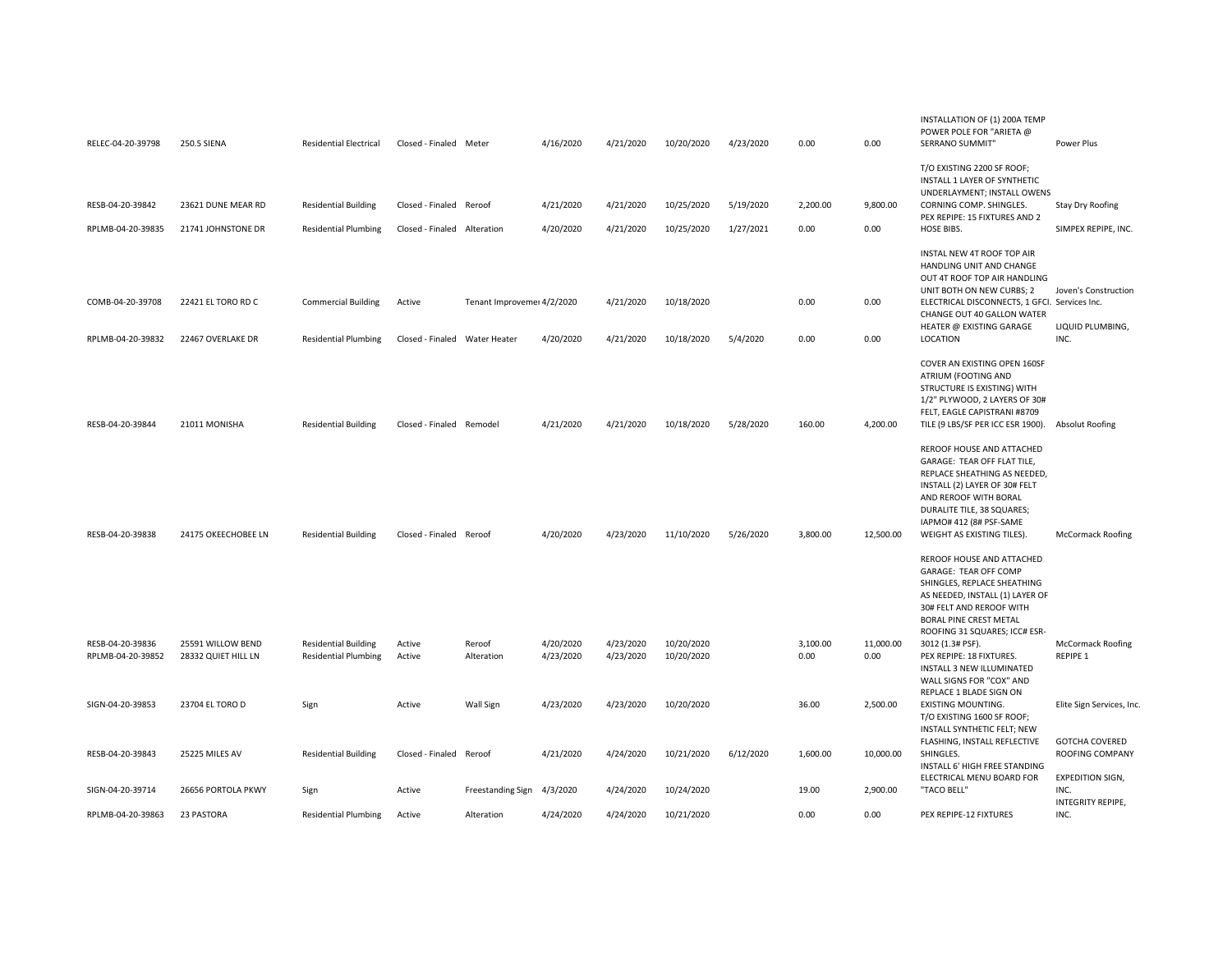| COMB-04-20-39864                      | 26721 RANCHO PKWY                       | <b>Commercial Building</b>                                 | Active                                  | Reroof  | 4/24/2020              | 4/24/2020              | 10/21/2020               |            | 5,400.00         | 17,400.00         | Remove entire flat roof down to<br>plywood and synthetic<br>underlayment; Apply a layer of<br>smooth modified bitumen (GAF<br>Ruberoid Energy Cap Torch<br>Granule FR Membrane) as a layer. Concepts                                     | <b>Underline Energy</b>             |
|---------------------------------------|-----------------------------------------|------------------------------------------------------------|-----------------------------------------|---------|------------------------|------------------------|--------------------------|------------|------------------|-------------------|------------------------------------------------------------------------------------------------------------------------------------------------------------------------------------------------------------------------------------------|-------------------------------------|
| RESB-04-20-39865<br>RPLMB-04-20-39866 | 21036 CHAMPLAIN<br>25885 TRABUCO RD 160 | <b>Residential Building</b><br><b>Residential Plumbing</b> | Active<br>Closed - Finaled Water Heater | Reroof  | 4/24/2020<br>4/24/2020 | 4/24/2020<br>4/24/2020 | 10/24/2020<br>10/21/2020 | 3/25/2021  | 2,300.00<br>0.00 | 14,650.00<br>0.00 | Remove existing wood shake roof;<br>Replace sheathing as necessary;<br>Install GAF comp shingles with 1<br>layer of #15 felt underlayment.<br>CHANGE OUT 40 GALLON WATER<br>HEATER @ EXISTING CLOSET<br>LOCATION.                        | LUKE ROOFING, INC.<br>OWNER/BUILDER |
|                                       |                                         |                                                            |                                         |         |                        |                        |                          |            |                  |                   |                                                                                                                                                                                                                                          |                                     |
| COMB-04-20-39879                      | 23572 EL TORO RD SUITE E                | <b>Commercial Building</b>                                 | Active                                  | Repair  | 4/27/2020              | 4/27/2020              | 10/24/2020               |            | 0.00             | 3,300.00          | Repair damage to side of building<br>("Morgan Dental" building, SUITE<br>E) due to accident with car hitting<br>the building. Remove finish and<br>OSB for the installation of studs.                                                    | OWNER/BUILDER                       |
| RESB-04-20-39784                      | 556 CATALONIA                           | <b>Residential Building</b>                                | Closed - Finaled New                    |         | 12/31/2019             | 4/27/2020              | 10/24/2020               | 10/12/2020 | 2,467.00         | 328,988.00        | New 3-Story SFD / Plan 2A(R) -<br>"Soria" 2,467 SF / Garage 462 SF /<br>2nd Fl Covered Deck 85 SF / 3rd Fl<br>Covered Deck 151 SF / (8) Solar<br>Panels 2.72 kW / LOT 26<br>New 3-Story SFD / Plan 3C -                                  | LENNAR HOMES OF<br>CALIFORNIA, INC. |
| RESB-04-20-39785                      | 558 CATALONIA                           | <b>Residential Building</b>                                | Closed - Finaled New                    |         | 12/31/2019             | 4/27/2020              | 10/24/2020               | 10/12/2020 | 2,527.00         | 339,294.00        | "Soria" 2,527 SF / Garage 484 SF /<br>Porch 58 SF / 2nd Fl Covered Deck<br>140 SF / 3rd Fl Covered Deck 140<br>SF / (8) Solar Panels 2.72 kW / LOT LENNAR HOMES OF<br>25<br>New 3-Story SFD / Plan 1B(R) -                               | CALIFORNIA, INC.                    |
| RESB-04-20-39783                      | 552 CATALONIA                           | <b>Residential Building</b>                                | Closed - Finaled New                    |         | 1/28/2020              | 4/27/2020              | 10/24/2020               | 10/12/2020 | 2,308.00         | 312,458.00        | "Soria" 2,308 SF / Garage 462 SF /<br>Covered Patio 75 SF / 2nd Fl<br>Covered Deck 160 SF / 3rd Fl<br>Covered Deck 160 SF / (8) Solar<br>Panels 2.72 kW / LOT 28<br>New 3-Story SFD / Plan 3C(R) -<br>"Soria" 2,527 SF / Garage 484 SF / | LENNAR HOMES OF<br>CALIFORNIA, INC. |
| RESB-04-20-39795                      | 554 CATALONIA                           | <b>Residential Building</b>                                | Closed - Finaled New                    |         | 12/31/2019             | 4/27/2020              | 10/24/2020               | 10/12/2020 | 2,527.00         | 339,294.00        | Porch 58 SF / 2nd Fl Covered Deck<br>140 SF / 3rd Fl Covered Deck 140<br>SF / (8) Solar Panels 2.72 kW / LOT LENNAR HOMES OF<br>27<br>REMOVE EXISTING DECK AND<br>REPLACE WITH (1) 100 SF AND (1)                                        | CALIFORNIA, INC.                    |
| RESB-04-20-39845                      | 22885 COSTA BELLA DR                    | <b>Residential Building</b>                                | Closed - Finaled Patio Cover            |         | 4/21/2020              | 4/28/2020              | 10/25/2020               | 7/9/2020   | 130.00           | 15,000.00         | 30 SF ATTACHED SOLID PATIO<br>COVERS (total 130 sf); ALSO<br>FRAME UP EXISTING SLIDING<br>GLASS DOOR TO WINDOW @ 2ND<br>FLOOR.<br>KITCHEN AND BATHROOM<br>REMODEL: 1 KITCH. SINK; 1<br>VANITY, 1 BATH TU, KITCHEN                        | <b>WFB CONSTRUCTION</b>             |
| RESB-04-20-39900                      | 25712 LE PARC 88                        | <b>Residential Building</b>                                | Active                                  | Remodel | 4/28/2020              | 4/28/2020              | 10/25/2020               |            | 0.00             | 1,000.00          | DRYWALLS REPAIR.                                                                                                                                                                                                                         | OWNER-BUILDER                       |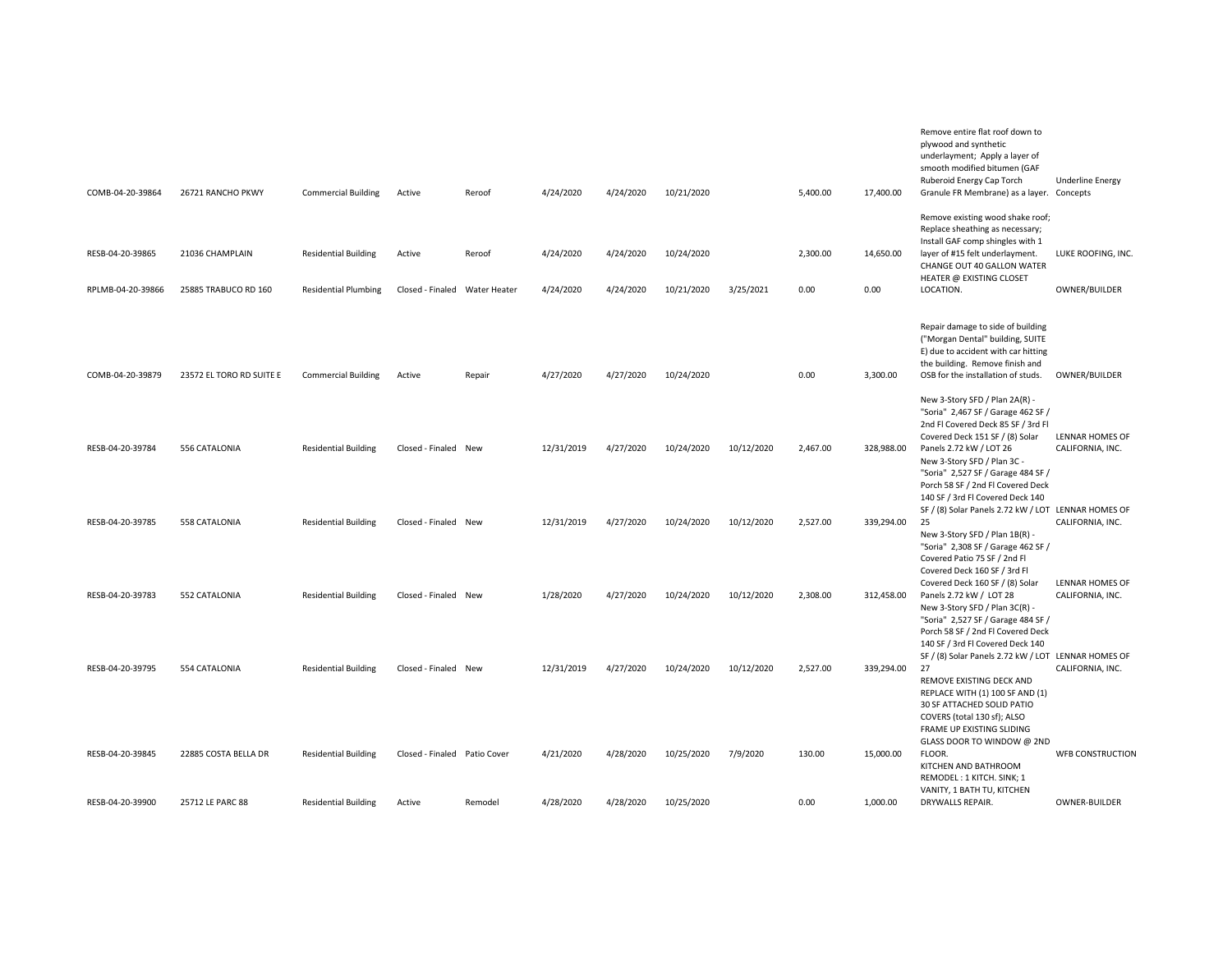| RESB-04-20-39898                      | 25982 DUNDEE DR                                                         | <b>Residential Building</b>                                | Closed - Finaled Reroof                             |                                                | 4/28/2020              | 4/28/2020              | 10/25/2020               | 5/6/2020                | 1,700.00         | 6,000.00           | REMOVE EXISTING TILES; INSTALL<br>2 LAYERS OF 30 lb<br>UNDERLAYMENT; RE-INSTALL THE CERTIFIED ROOFING<br>EXISTING TILES; 1700 SF.                                                                                                                                                                                                                                         | <b>SPECIALISTS</b>                          |
|---------------------------------------|-------------------------------------------------------------------------|------------------------------------------------------------|-----------------------------------------------------|------------------------------------------------|------------------------|------------------------|--------------------------|-------------------------|------------------|--------------------|---------------------------------------------------------------------------------------------------------------------------------------------------------------------------------------------------------------------------------------------------------------------------------------------------------------------------------------------------------------------------|---------------------------------------------|
| RESB-04-20-39886                      | 21812 QUIET OAK DR                                                      | <b>Residential Building</b>                                | Active                                              | Reroof                                         | 4/27/2020              | 4/28/2020              | 10/25/2020               |                         | 2,800.00         | 19,138.00          | T/O EXISTING FLAT/SLOPED ROOF;<br>INSTALL 1400 SF ROOF SHINGLES<br>WITH UNDERLAYMENT; INSTALL<br>1400 SF B.U.R OVER FLAT AREA;<br>SHEATHING REPAIR AS NEEDED.<br>** PERMIT REVISED ON 5/15/20<br>TO ADD SHEATHING REPAIR**.                                                                                                                                               | TOM BYER ROOFING<br>SERVICE                 |
| RESB-04-20-39768                      | 22116 BROKEN BOW DR                                                     | <b>Residential Building</b>                                | Active                                              | Solar Panels                                   | 4/13/2020              | 4/29/2020              | 10/27/2020               |                         | 259.00           | 13,000.00          | 4.48 kW; Install 14 solar modules<br>and 1 inverter on rooftop of<br>alumawood patio cover. Includes<br>electrical. (NOTE: Patio cover is<br>under separate permit #39710.)                                                                                                                                                                                               | Penguin Home<br>Solutions, Inc.             |
| RESB-04-20-39903                      | 25462 MORNINGSTAR RD                                                    | <b>Residential Building</b>                                | Closed - Finaled Reroof                             |                                                | 4/29/2020              | 4/29/2020              | 10/27/2020               | 5/8/2020                | 2,200.00         | 17,000.00          | Remove & dispose of existing<br>roofing system; Install new<br>sheathing over existing 1x spaced<br>sheathing; Install synthetic deck<br>defense underlayment; Install all<br>new flashings and dripedge;<br>Install Owens Corning Cool<br>Duration (Mountain Side) shingles.<br>(PLEASE NOTE: Existing addition in<br>rear of property is excluded from<br>this permit.) | <b>Bienek Roofing</b><br>Construction, Inc. |
| RESB-02-20-38843                      | 1700 SONORA CREEK LANE                                                  | <b>Residential Building</b>                                | Closed - Finaled New                                |                                                | 2/11/2020              | 4/30/2020              | 10/27/2020               | 10/14/2020              | 3,814.00         | 463,109.00         | New SFD "Windstone" / Plan 3-AR<br>/ 3,814 SF / Garage 579 SF / CA<br>Room 206 SF / Opt. Master<br>Terrace 206 SF / P-M-E / LOT # 11 CORPORATION<br>CHANGE OUT 3T AC IN SIDE YARD<br>AND 60K BTU FURNACE IN CLOSET<br>(BOTH IN SAME LOCATION) WITH                                                                                                                        | LANDSEA HOLDINGS                            |
| RMECH-04-20-39885                     | 24105 JERONIMO LN                                                       | Residential Mechanical Closed - Finaled Air Conditioner    |                                                     |                                                | 4/27/2020              | 4/30/2020              | 12/12/2020               | 6/15/2020               | 0.00             | 0.00               | COIL.                                                                                                                                                                                                                                                                                                                                                                     | <b>ALISO AIR</b>                            |
| FCWL-04-20-39883                      | TRACT #18189 SERRANO<br>SUMMIT RETAINING/BLOCK<br>WALLS NH-4, CASTELLON | Fence/Wall                                                 |                                                     | Closed - Finaled Retaining Wall Over 4/27/2020 |                        | 4/30/2020              | 10/27/2020               | 6/9/2021                | 1,671.00         | 25,000.00          | RETAINING(TYPE A)/BLOCK WALLS<br>WITH 3 RETAINING PILASTERS FOR<br>SERRANO SUMMIT TRACT 18189<br>LOT 4, NH-4, CASTELLON.<br>New SFD "Windstone" / Plan 2-CR<br>/ 3,587 SF / Garage 597 SF / Porch<br>51 SF / CA Room 248 SF / Opt.                                                                                                                                        | <b>LENNAR HOMES OF</b><br>CA, INC.          |
| RESB-02-20-38827<br>RPLMB-04-20-39908 | 1708 SONORA CREEK LANE<br>21641 KILLARNEY DR                            | <b>Residential Building</b><br><b>Residential Plumbing</b> | Closed - Finaled New<br>Closed - Finaled Alteration |                                                | 2/10/2020<br>4/30/2020 | 4/30/2020<br>4/30/2020 | 10/27/2020<br>10/27/2020 | 10/15/2020<br>7/20/2020 | 3,587.00<br>0.00 | 439,895.00<br>0.00 | Covered Master Terrace 248 SF / P- LANDSEA HOLDINGS<br>M-E / LOT #12<br>PEX Repipe (15 fixtures)<br>New SFD "Windstone" / Plan 3-BR<br>/ 3,814 SF / Garage 579 SF / CA<br>Room 206 SF / Opt. Covered                                                                                                                                                                      | CORPORATION<br>Repipe 1                     |
| RESB-02-20-38847                      | 1732 SONORA CREEK LANE                                                  | <b>Residential Building</b>                                | Closed - Finaled New                                |                                                | 2/11/2020              | 4/30/2020              | 1/17/2021                | 10/15/2020              | 3,814.00         | 463,109.00         | Master Terrace 206 SF / P-M-E /<br>LOT #15                                                                                                                                                                                                                                                                                                                                | LANDSEA HOLDINGS<br>CORPORATION             |